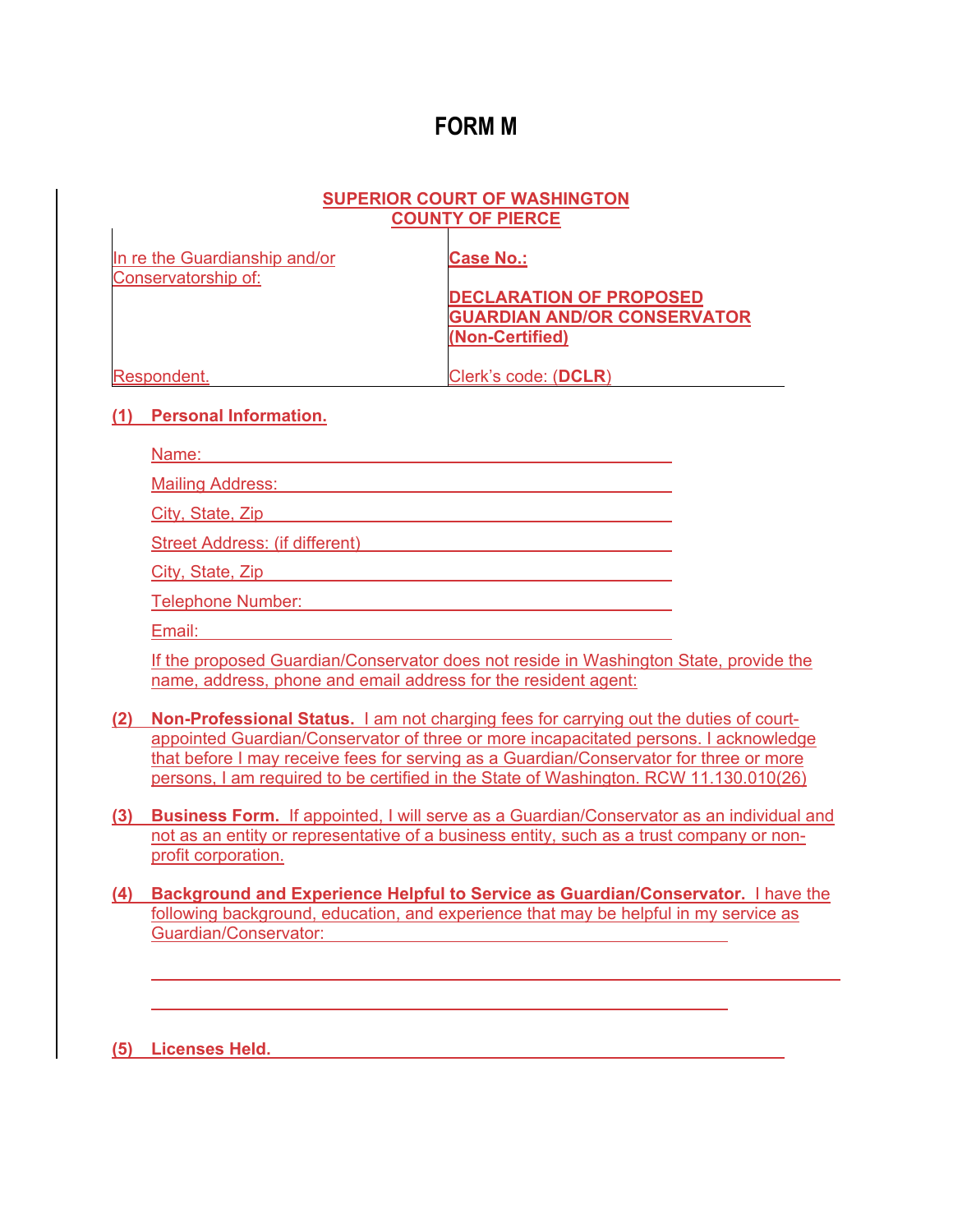|     | I have served in a fiduciary capacity (such as an attorney-in-fact pursuant to<br>(a)<br>power of attorney, trustee, executor, administrator, guardian, conservator).               |
|-----|-------------------------------------------------------------------------------------------------------------------------------------------------------------------------------------|
|     |                                                                                                                                                                                     |
|     | I have been removed as a fiduciary.<br>(b)<br>[ ] Yes [ ] No                                                                                                                        |
|     | If the answer above is "Yes", describe the circumstances leading to your removal as a                                                                                               |
|     | fiduciary:                                                                                                                                                                          |
|     |                                                                                                                                                                                     |
|     |                                                                                                                                                                                     |
| (8) | <b>Criminal History.</b> RCW 11.130.090(1)(b) states that a person who has been convicted of                                                                                        |
|     | a crime involving dishonesty, neglect, or use of physical force or other crime relevant to the                                                                                      |
|     |                                                                                                                                                                                     |
|     |                                                                                                                                                                                     |
|     | be a guardian or conservator. I have been convicted of such a crime:                                                                                                                |
|     |                                                                                                                                                                                     |
|     | functions a person would assume as a guardian or conservator is generally not qualified to                                                                                          |
|     | If the answer above is "Yes", describe the crime for which you were convicted and the                                                                                               |
|     | outcome:                                                                                                                                                                            |
|     |                                                                                                                                                                                     |
|     |                                                                                                                                                                                     |
|     |                                                                                                                                                                                     |
|     | <b>Civil Proceedings.</b> Describe any civil or administrative proceeding in which there was a                                                                                      |
|     | finding that you had engaged in dishonesty, misappropriation of funds, breach of fiduciary                                                                                          |
|     | duty, or mistreatment of any person. Also identify any proceeding(s) where there was a                                                                                              |
|     | settlement, even if such settlement was without specific findings by the Court:                                                                                                     |
|     |                                                                                                                                                                                     |
|     |                                                                                                                                                                                     |
|     | (10) Disciplinary Proceedings. Describe any disciplinary proceeding against you by any                                                                                              |
| (9) | applicable disciplinary body or licensing agency that resulted in a finding of misconduct.<br>This would include any proceedings by a professional organization such as a state bar |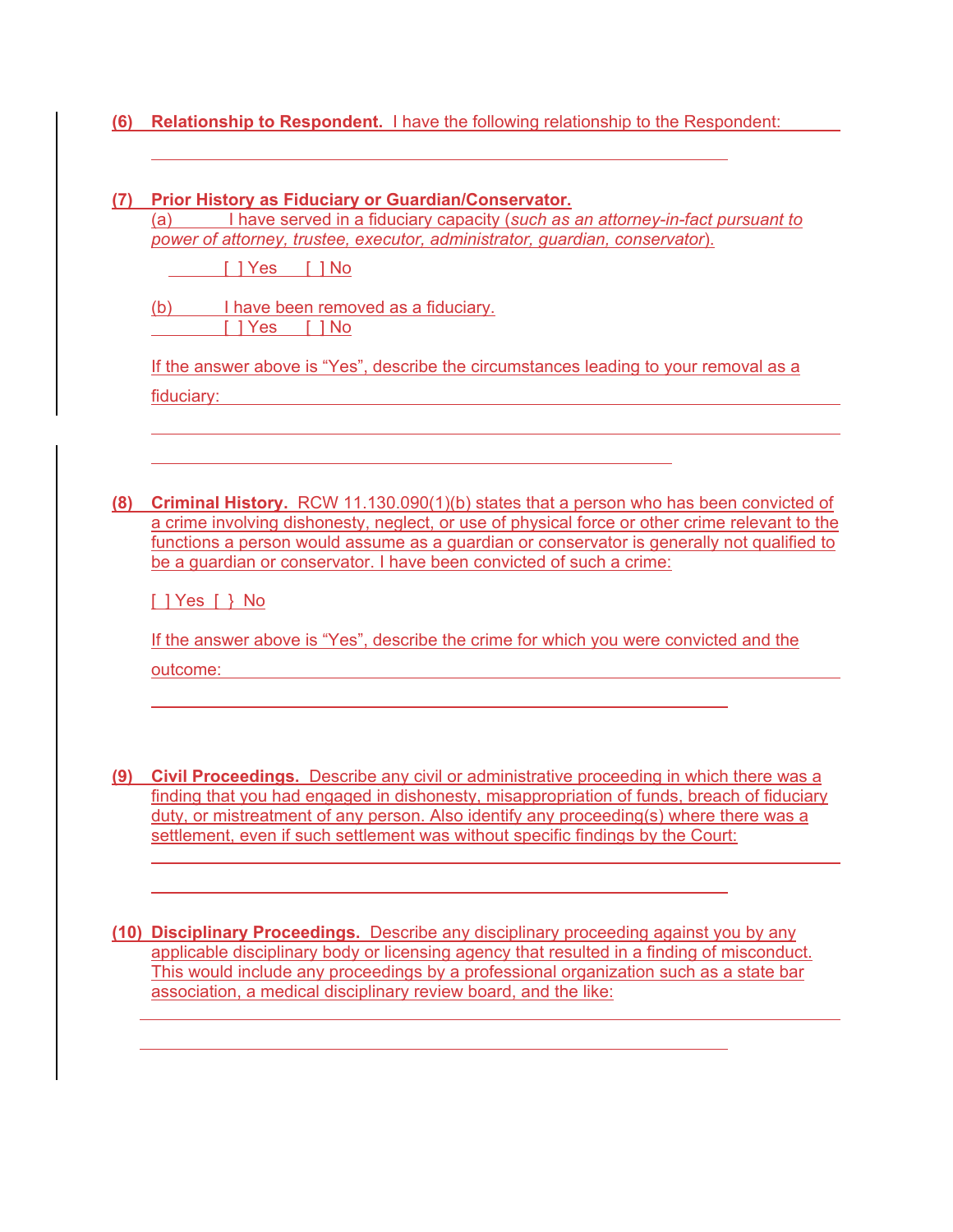**(11) Ability to Secure Bond.** In some cases, it is necessary for the Guardian or Conservator to secure a bond, which is insurance coverage providing protection to the Individual in the event of financial loss or personal harm caused by the negligent or intentional conduct of the proposed Guardian/Conservator. Is there any reason (*such as bankruptcy or poor credit record*) why you would have difficulty obtaining a bond?

**(12) Compensation and Reimbursement**. State whether you intend to request hourly compensation for your services and describe expenses for which you expect to be reimbursed.

**(13) Summary of Guardian/Conservator Duties.** The below signed proposed Guardian/Conservator understands and agrees that:

My duties as Guardian/Conservator are more fully described in:

(1) the Court Order that appoints me,

 $\overline{a}$  $\overline{a}$ 

> (2) the statutes of the State of Washington – generally RCW 11.130. (3) the case law.

 I should consult with my attorney if I have any questions. I am presumed to understand my duties and responsibilities. I can be held personally responsible if I do not properly carry out my duties as Guardian and/or Conservator.

 As Guardian/Conservator, I act in a fiduciary capacity in my dealings on behalf of the Individual. This means that as the Guardian/Conservator, I am required to put the interests of the Individual ahead of my personal interests in all transactions, as well as any transaction in which my interests and the interests of the Individual may be in conflict.

 Additionally, if I have been appointed Conservator, I am charged with the responsibility of acting as a reasonably prudent person in dealing with the investment and conservation of the assets of the Individual and to avoid self-dealing.

 For health care decisions, "Before any person authorized to provide informed consent on behalf of a patient who does not have the capacity to make a health care decision exercises that authority, the person must first determine in good faith that that patient, if he or she had the capacity to make the health care decision, would consent to the proposed health care. If such a determination cannot be made, the decision to consent to the proposed health care may be made only after determining that the proposed health care is in the patient's best interests." RCW § 7.70.065(1)(a)(C)(c).

 If my personal beliefs could be in conflict with the interests of the Individual subject to guardianship and/or conservatorship, I must first do what I believe the Individual would do if competent. If that cannot be determined, either because of lack of knowledge or because the Individual has always been disabled, I may act in the manner that I believe is in the best interest of the Individual. I understand that at any time I can seek direction from the court if there is any question of what is in the best interest of the Individual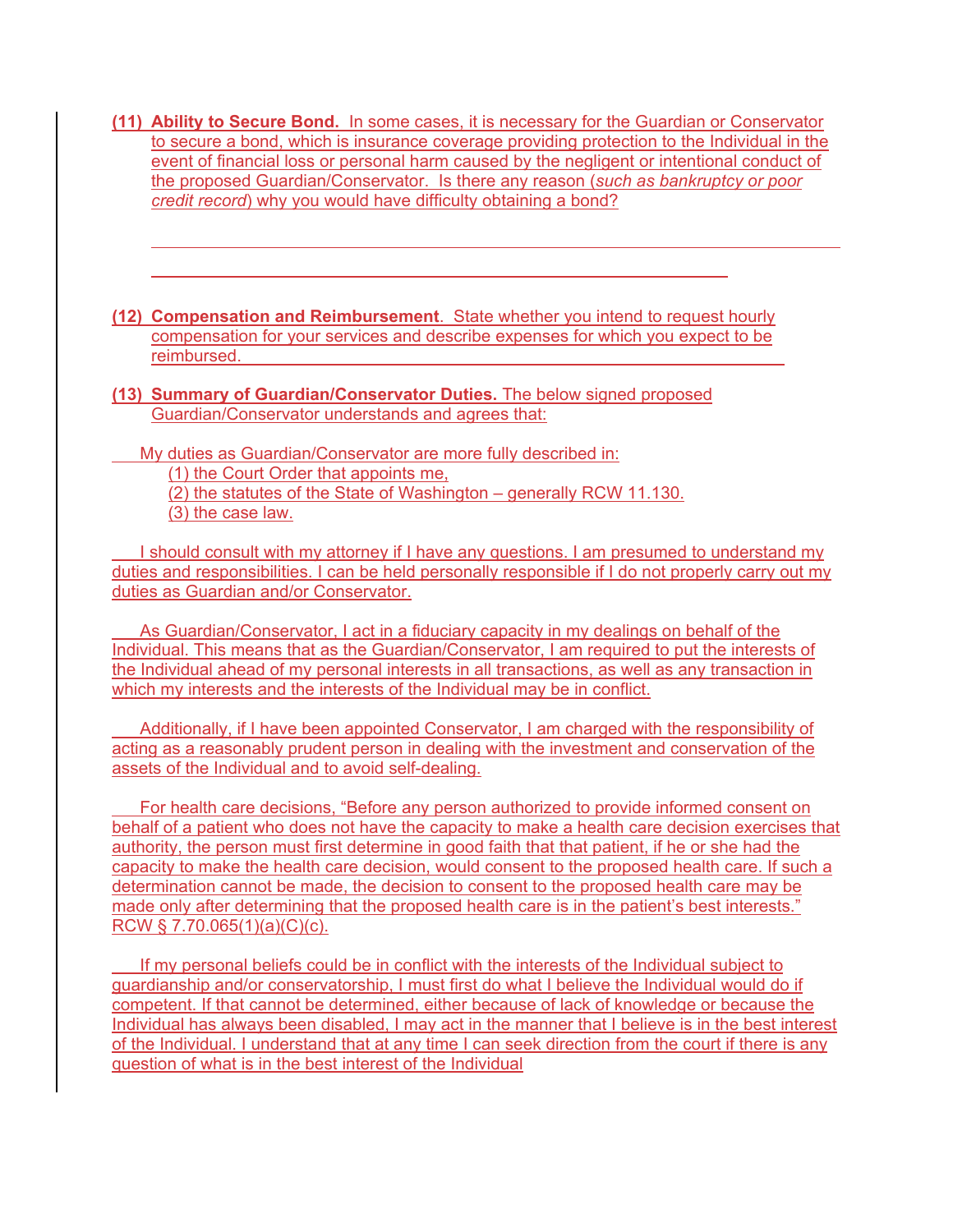Any attorney whom I retain to assist me in this guardianship/conservatorship proceeding will have independent responsibilities and obligations to the Court. The attorney-client privilege may not extend to information regarding misfeasance or malfeasance of a fiduciary. The attorneyclient privilege may not extend to information given by me, the Guardian/Conservator, to my attorney, for any failure to follow the laws of a court-appointed Guardian/Conservator.

### **If I am appointed the Guardian or Conservator, I must:**

- Give the Individual and notice parties a copy of the Order with the notice of the right to request termination or modification within 14 days of appointment;
- Give the Individual and notice parties the Notice of Right within 30 days of appointment;
- keep the Court informed of any change in my name, address, or bonding status;
- file a Change of Circumstance Report within thirty (30) days of any change of location, major or permanent changes in health or finances, or of the death of the Individual;
- **•** file a Final Accounting within ninety (90) days after the termination of a conservatorship. RCW 11.130.570
- **If I am appointed Conservator, I must also:**
- keep the Individual's funds separate from my own, in a separate conservatorship bank account;
- make all payments in a timely manner and with a method so there is a record of all transactions that can be verified by the Court at the time of each accounting (e.g. checking account);
- file, within ninety (90) days of my appointment, a Conservator's Plan and an Inventory of the assets in the conservatorship estate, and
- file, within ninety (90) days of the anniversary date of my appointment (as shown on the Letters of Conservatorship), an Accounting showing the receipts and disbursements made on behalf of the Individual during the previous accounting period.

#### **If I am appointed the Guardian, I must also:**

- file, within ninety (90) days of my appointment, a Guardian's Plan describing the care needs and condition of the Individual with the court.
- file, within ninety (90) days of the anniversary date of my appointment (as shown on the Letters of Guardianship), a Report describing the care and condition of the Individual during the previous reporting period.

## **If I am appointed the Guardian and/or Conservator, I cannot:**

- spend, sell, borrow, loan, invest or give away ANY of the Individual's property (including money), without a court order;
- spend, loan, invest, or give away any of the Individual's principal or income for any purpose without a court order;
- borrow money on behalf of the Individual, without a court order;
- use the Individual's money for myself or my needs, without a court order;
- pay myself a fee from the Individual's money, without the filing of a verified petition with an Affidavit detailing the time spent, services provided, and compensation requested, and a corresponding court order approving said petition; or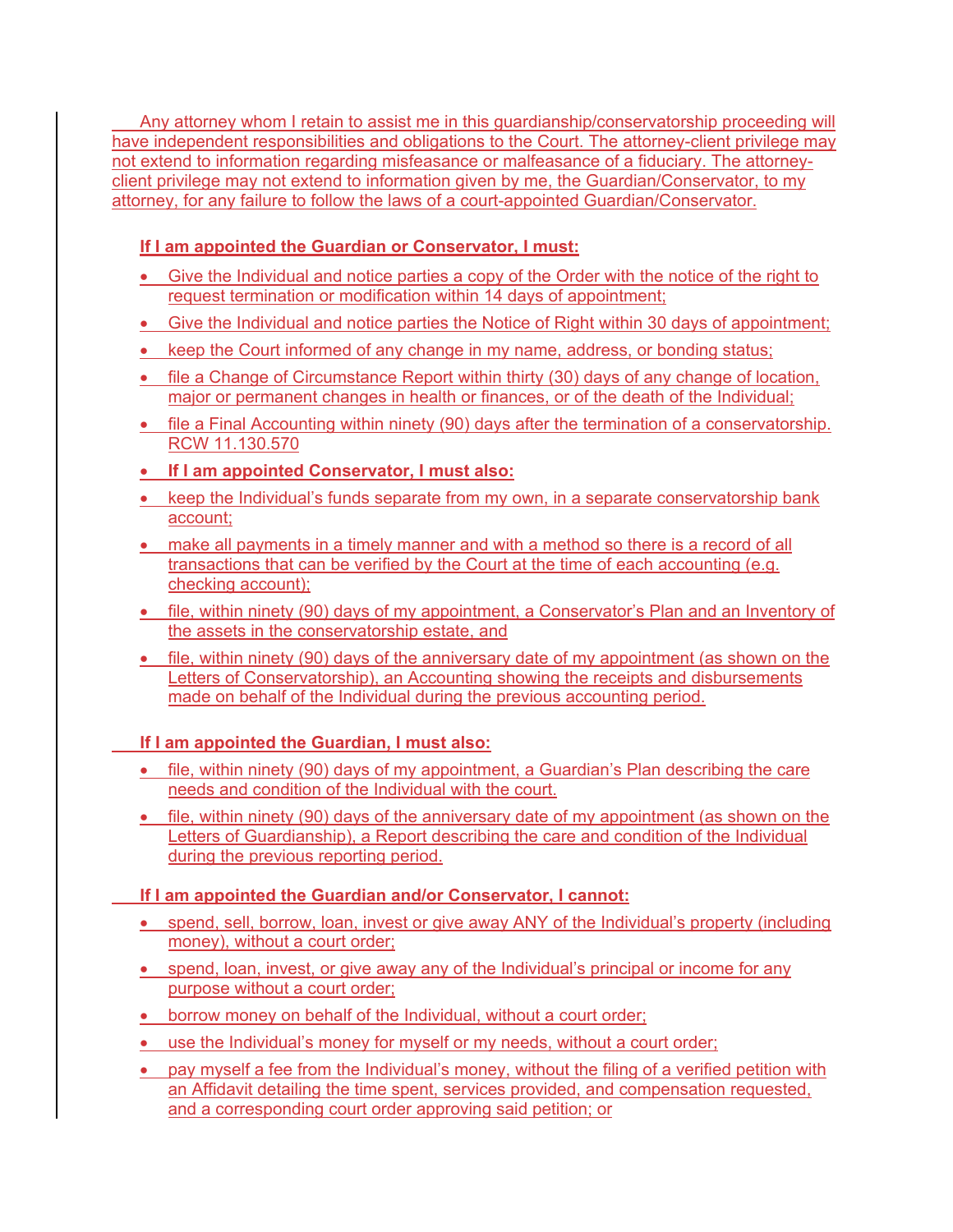• force the Individual to live ANYWHERE, including a mental institution or nursing home facility.

#### **I DECLARE UNDER PENALTY OF PERJURY UNDER THE LAWS OF THE STATE OF WASHINGTON THAT THE FOREGOING IS TRUE AND CORRECT.**

| Signed at                                    | Washington on                                                                                                   |
|----------------------------------------------|-----------------------------------------------------------------------------------------------------------------|
| (City)                                       | (Date)                                                                                                          |
|                                              |                                                                                                                 |
|                                              | (Signature of Proposed Guardian/Conservator)                                                                    |
|                                              |                                                                                                                 |
|                                              | (Printed Name)                                                                                                  |
|                                              | IN THE SUPERIOR COURT OF THE STATE OF WASHINGTON FOR PIERCE COUNTY                                              |
|                                              |                                                                                                                 |
|                                              |                                                                                                                 |
| In Re the Guardianship of:                   | <b>CAUSE NO.</b>                                                                                                |
|                                              | <b>DECLARATION OF PROPOSED GUARDIAN</b>                                                                         |
| [Name]                                       | (Non-Certified)                                                                                                 |
|                                              |                                                                                                                 |
|                                              |                                                                                                                 |
| An Incapacitated Person.                     |                                                                                                                 |
|                                              |                                                                                                                 |
|                                              |                                                                                                                 |
| <b>Personal Information.</b><br>(4)          |                                                                                                                 |
| Name of Proposed Guardian:                   |                                                                                                                 |
| <b>Mailing Address of Proposed Guardian:</b> |                                                                                                                 |
| Street Address (if different):               |                                                                                                                 |
| City/State/Zip:                              |                                                                                                                 |
| <b>Telephone Number:</b><br>Email Address:   | <b>Fax Number:</b>                                                                                              |
|                                              | If the proposed Guardian does not reside in Washington, provide the name, address, phone and email for the      |
| proposed Guardian's resident agent:          |                                                                                                                 |
|                                              |                                                                                                                 |
|                                              | Non-Professional Status. I am not charging fees for carrying out the duties of court-appointed guardian of      |
|                                              | three or more incapacitated persons. I acknowledge that before I may receive fees for serving as a Guardian for |
|                                              | three or more persons, I am required to be certified in the State of Washington. See RCW § 11.88.008.           |
| (3)                                          | Business Form. If appointed, I will serve as a Guardian as an individual and not as an entity or representative |
|                                              | of a business entity, such as a trust company or non-profit corporation.                                        |
|                                              | (4) Background and Experience Helpful to Service as Guardian. I have the following background, education        |
|                                              | training and experience, which may be helpful in my service as Guardian:                                        |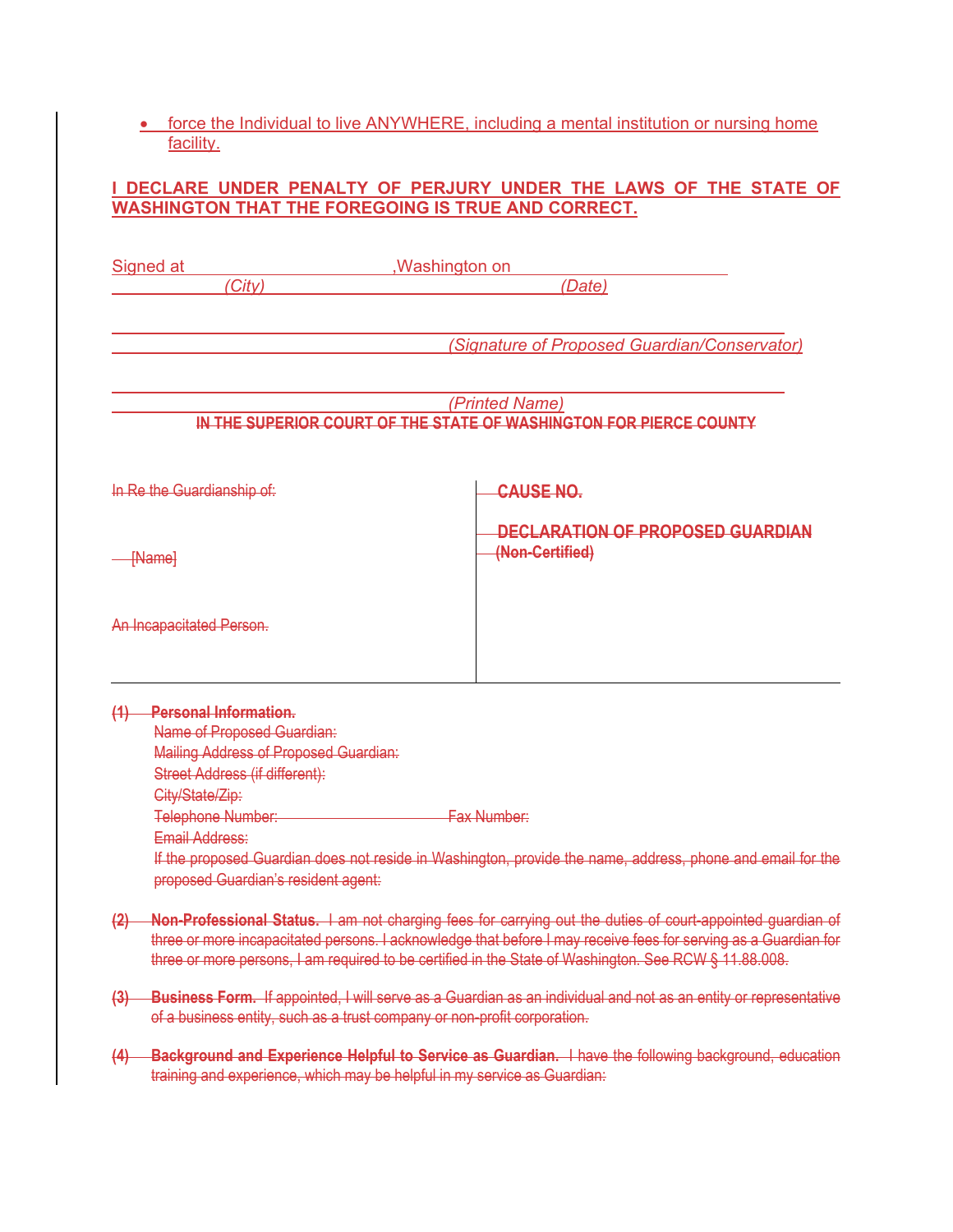| (5) | <b>Licancas hald:</b>   |  |
|-----|-------------------------|--|
|     | <b>LIVVIIVVU IIVIVI</b> |  |

- **(6) Relationship to Alleged Incapacitated Person.** I have the following relationship to the Alleged Incapacitated Person (*such as family member, friend, etc*.):
- **(7) Prior History as Fiduciary or Guardian.**
	- (a) I have served in a fiduciary capacity (*such as an attorney-in-fact pursuant to power of attorney, a trustee, an executor, an administrator, or a Guardian*).

| ءَ                       |    |
|--------------------------|----|
| $\overline{\phantom{a}}$ | ₩θ |

(b) I have been removed as a fiduciary.

| $\sim$ | NΑ |
|--------|----|
| ᠳ      |    |

If the answer above is "Yes," describe the circumstances leading to your removal as a Guardian or as a fiduciary.

**(8) Criminal History.** RCW 11.88.020(3) expressly provides that no person is qualified to serve as a Guardian if he or she has been "convicted of a felony or of a misdemeanor involving moral turpitude," (*a crime involving dishonesty, misappropriation of funds, breach of fiduciary duty, or mistreatment of any person*). **I have been convicted of such a crime** 

 $\Box$  Yes  $\Box$  No

If the answer to the question is "Yes," identify all such convictions dated, and whether or not your civil rights have been restored.

- **(9) Civil Proceedings.** Describe any civil or administrative proceeding in which there was a finding that you had engaged in dishonesty, misappropriation of funds, breach of fiduciary duty, or mistreatment of any person. Also identify any proceeding(s) where there was a settlement, even if such settlement was without specific findings by the Court.
- **(10) Disciplinary Proceedings.** Describe any disciplinary proceeding against you by any applicable disciplinary body or licensing agency that resulted in a finding of misconduct. This would include any proceedings by a professional organization such as a state bar association, a medical disciplinary review board and the like:
- **(11) Ability to Secure Bond.** In some cases, it is necessary for the Guardian to secure a bond, which is insurance coverage providing protection to the Incapacitated Person in the event of financial loss or personal harm caused by the negligent or intentional conduct of the proposed Guardian. Is there any reason (*such as bankruptcy or poor credit record*) why you would have difficulty obtaining a Guardian's bond. If yes, please explain:
- **(12) Compensation and Reimbursement**. State whether you intend to request hourly compensation for your services and describe the expenses (e.g. mileage, postage copies charges, etc.) for which you expect to be reimbursed.
- **(13) Summary of Guardian Duties**: The below signed proposed Guardian understands and agrees that:

My duties as Guardian are more fully described in:

(1) the Court Order that appoints me,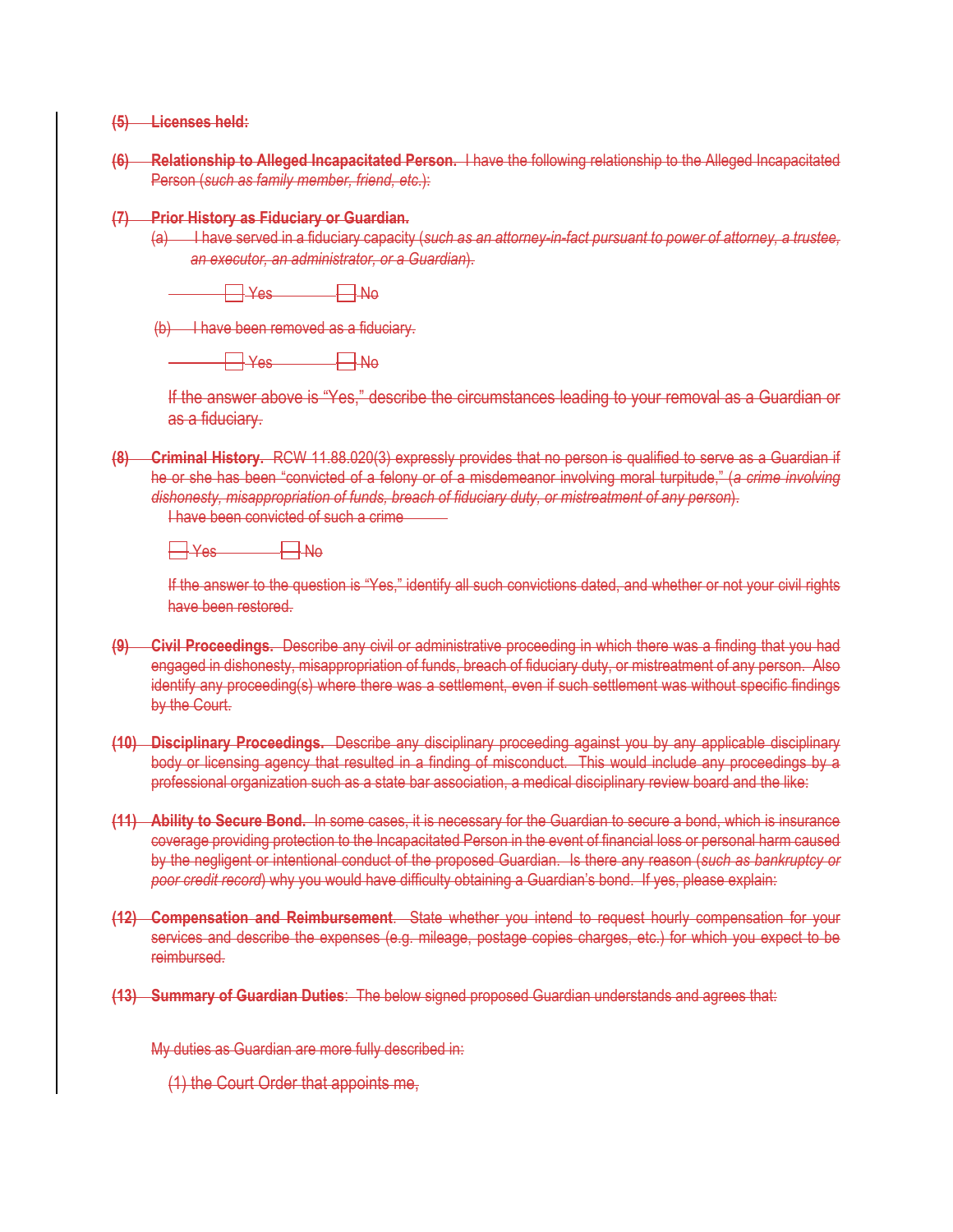(2) the statutes of the State of Washington – (for example see the Revised Code of Washington (RCW) at Chapters 11.88 & 11.92 and specifically 11.92.042 and 11.92.043 RCW.)

(3) the case law.

I should consult with my attorney if I have any questions. I am presumed to understand my duties and responsibilities. I can be held personally responsible if I do not properly carry out my duties as Guardian.

As Guardian, I act in a fiduciary capacity in my dealings on behalf of the Incapacitated Person. This means that as the Guardian, I am required to put the interests of the Incapacitated Person ahead of my personal interests in all transactions, as well as any transaction in which my interests and the interests of the Incapacitated Person may be in conflict.

Additionally, if I have been appointed Guardian of the Estate, I am charged with the responsibility of acting as a reasonably prudent person in dealing with the investment and conservation of the assets of the Incapacitated Person and to avoid self dealing.

For health care decisions, "Before any person authorized to provide informed consent on behalf of a patient not competent to consent exercises that authority, the person must first determine in good faith that that patient, if competent, would consent to the proposed health care. If such a determination cannot be made, the decision to consent to the proposed health care may be made only after determining that the proposed health care is in the patient's best interests." RCW § 7.70.065(3)

If my personal beliefs could be in conflict with the interests of the Alleged Incapacitated Person, I must first do what I believe the Incapacitated Person would do if competent. If that cannot be determined, either because of lack of knowledge or because the Incapacitated Person has always been disabled, I may act in the manner that I believe is in the best interest of the Alleged Incapacitated Person. I understand that at any time I can seek direction from the court if there is any question of what is in the best interest of the Alleged Incapacitated Person.

Any attorney that I retain to assist me in this guardianship proceeding will have independent responsibilities and obligations to the Court. The attorney-client privilege may not extend to information regarding misfeasance or malfeasance of a fiduciary. The attorney-client privilege may not extend to information given by me, the Guardian, to my attorney, for any failure to follow the laws of a court-appointed Guardian.

If I am appointed the Guardian of the Person or Guardian of the Estate I must:

- **file a Designation of Standby Guardian with the Court:**
- **EXECO** the Court informed of any change in my name, address, or bonding status; and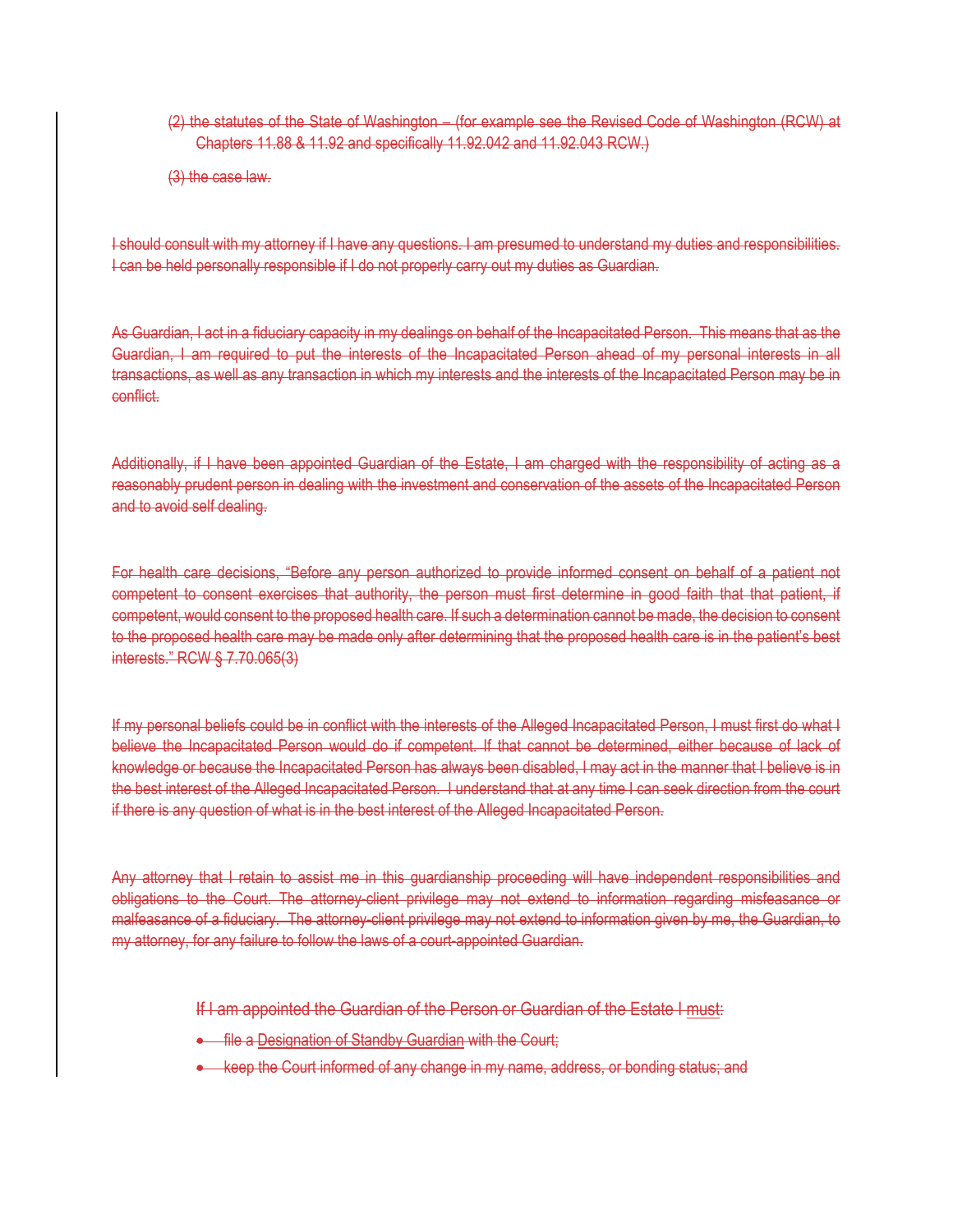| • file a Change of Circumstance Report within thirty (30) days of any change of location, major or |
|----------------------------------------------------------------------------------------------------|
|                                                                                                    |
| permanent changes in health or finances, or of the death of the Incapacitated Person.              |

• file a Final Accounting within ninety (90) days after the termination of a guardianship. 11.92.053 RCW, see also 11.88.140 RCW.

**If I am appointed the Guardian of the Estate I must also:** 

- keep the Incapacitated Person's funds separate from my own, in a separate guardianship bank account;
- **•** make all payments in a timely manner and with a method so there is a record of all transactions that can be verified by the Court at the time of each annual accounting (e.g. checking account);
- file, within ninety (90) days of my appointment, an Inventory of the assets in the guardianship estate, and a Budget authorizing disbursements; and
- file, within ninety (90) days of the anniversary date of my appointment (as shown on the Letters of Guardianship), an Accounting showing the receipts and disbursements made on behalf of the Incapacitated Person during the previous accounting period.
- **If I am appointed the Guardian of the Person I must also:**
- file, within ninety (90) days of my appointment, a Personal Care Plan describing the care needs of the Incapacitated Person with the court; and
- file, within ninety (90) days of the anniversary date of my appointment, a Status Report describing the care and condition of the Incapacitated Person during the previous accounting period.

If I am appointed the Guardian of the Person or Guardian of the Estate I cannot:

- spend, sell, borrow, loan, invest or give away ANY of the Incapacitated Person's property (including money), without a court order;
- **•** spend, loan, invest, or give away any of the Incapacitated Person's principal or income for any purpose without a court order;
- **.** borrow money on behalf of the Incapacitated Person, without a court order;
- use the Incapacitated Person's money for myself or my needs, without a court order;
- pay myself a fee from the Incapacitated Person's money, without the filing of a verified petition for payment of fees with an Affidavit detailing the time spent, services provided, and compensation requested attached thereto, and a corresponding court order approving said petition; or
- force the Incapacitated Person to live ANYWHERE, including a mental institution or nursing home facility.

I certify (or declare) under penalty of perjury under the laws of the State of Washington that to the best of my knowledge the statements above are true and correct.

| Sinnad at                                    | <i><u>Machinaton</u></i>                                                                                               |
|----------------------------------------------|------------------------------------------------------------------------------------------------------------------------|
| $\overline{\text{}}$ of $\overline{\text{}}$ | <u>TUCHING THE BELL OF THE TIME OF THE TIME OF THE TIME OF THE TIME OF THE TIME OF THE TIME OF THE TIME OF THE TIM</u> |

| . | _____<br>. |  |
|---|------------|--|